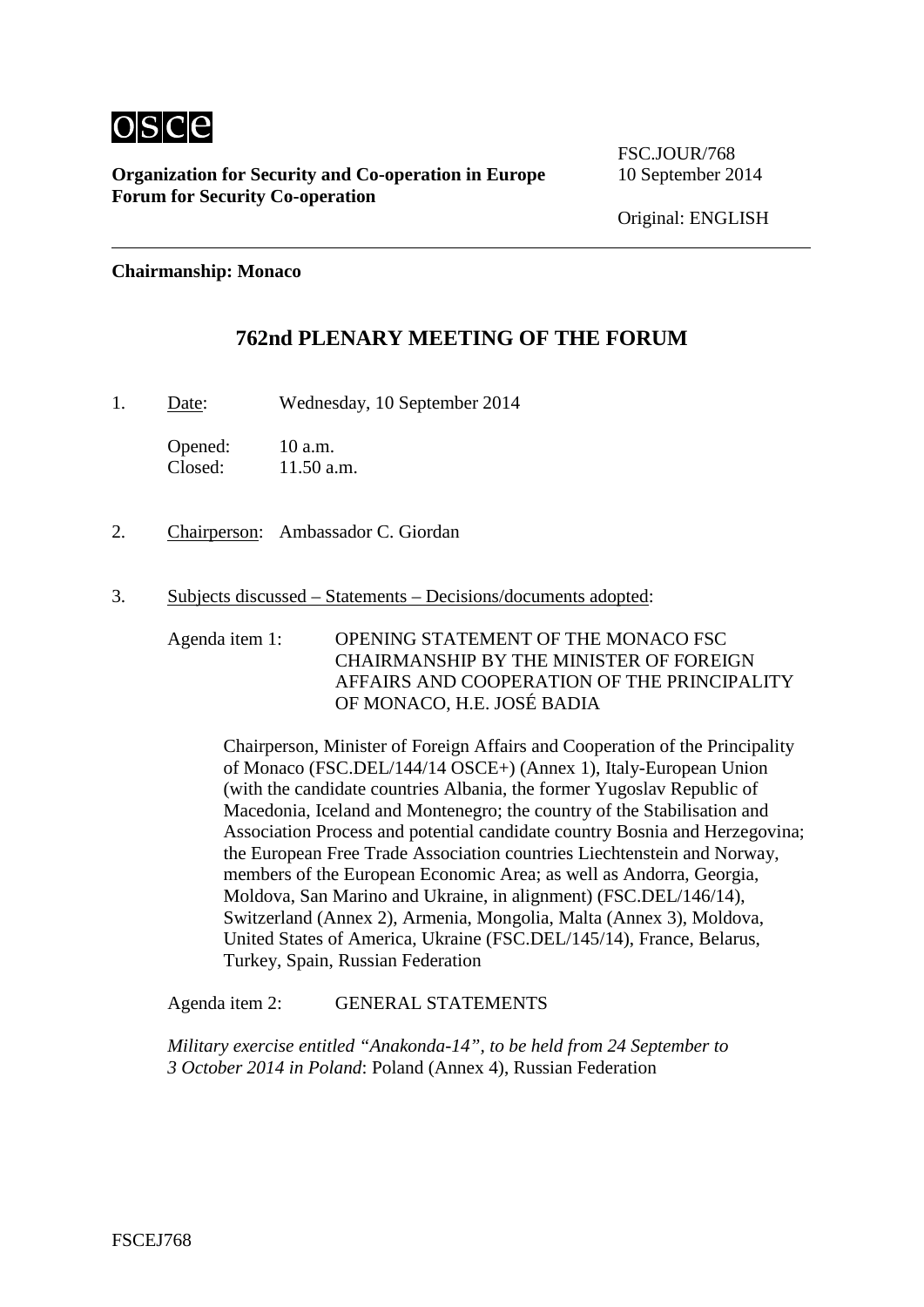Agenda item 3: ANY OTHER BUSINESS

- (a) *Matters of protocol*: Cyprus, Estonia, Greece, Italy-European Union, Turkey, Azerbaijan, Germany, Portugal, United States of America, France, Chairperson
- (b) *Assessment meeting on the OSCE Document on Small Arms and Light Weapons and the OSCE Document on Stockpiles of Conventional Ammunition, to be held on 23 and 24 September 2014*: Chairperson

#### 4. Next meeting:

Wednesday, 17 September 2014, at 10 a.m., in the Neuer Saal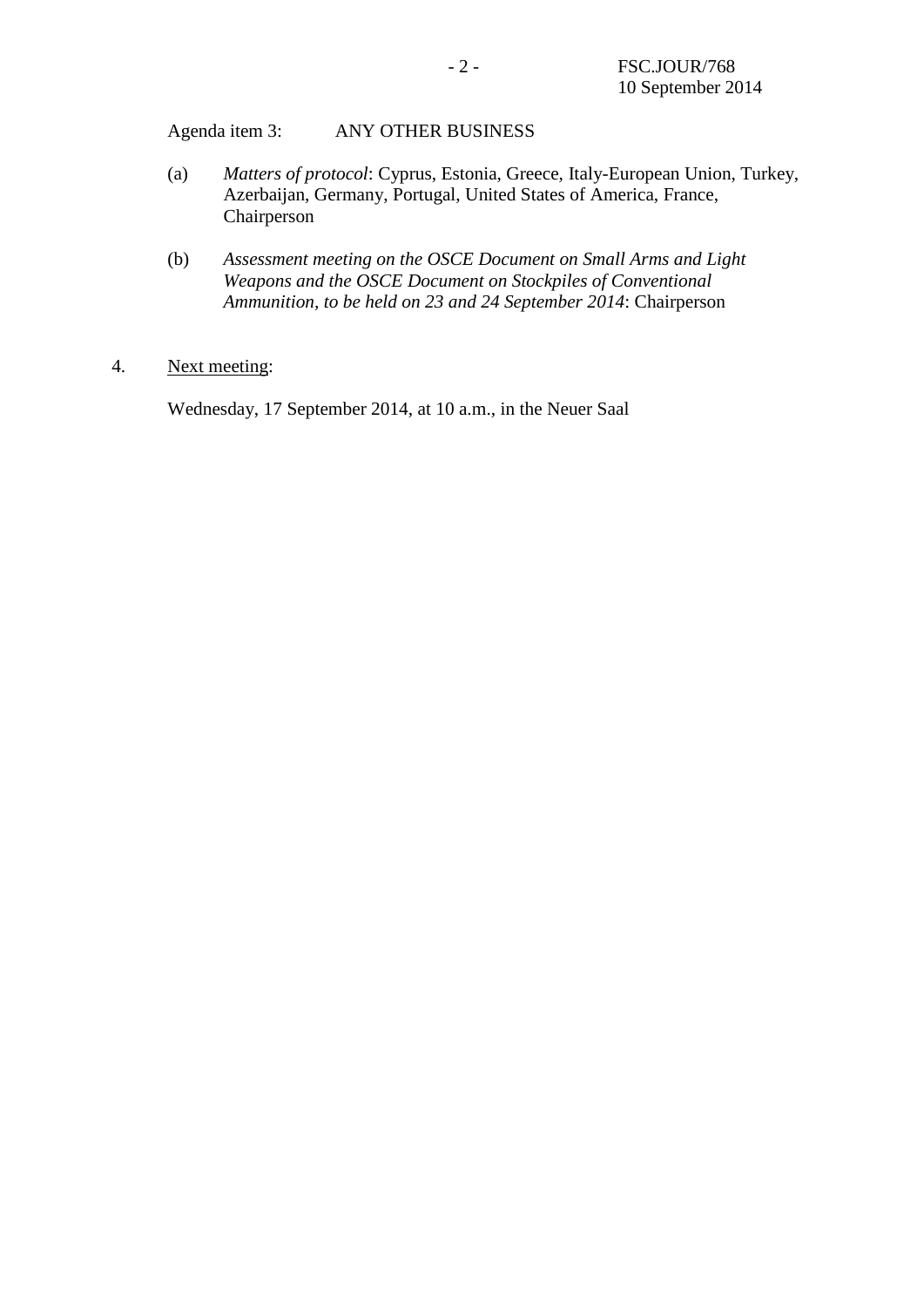

**Organization for Security and Co-operation in Europe** 10 September 2014 **Forum for Security Co-operation** 

FSC.JOUR/768

ENGLISH Original: FRENCH

**762nd Plenary Meeting** FSC Journal No. 768, Agenda item 1

# **STATEMENT BY THE DELEGATION OF MONACO**

Mr. Chairperson, Friends,

As a good Mediterranean, I would describe the conditions in which the Maltese and Moldovan Chairmanships have been carrying out their important work as "rough weather".

The Monégasque Chairmanship will follow in their footsteps and base its activities on their work.

I should like to offer my sincere congratulations and thanks to Ambassadors Azzopardi and Popov and all those who have assisted them in the past eight months. I should also like to welcome Mongolia, with which we already have very good relations, to the Troika.

With your support, our Chairmanship will pilot the FSC ship safely and soundly to the hopefully calmer waters of Switzerland.

I should like today to present our focuses for the remainder of 2014.

The OSCE is confronted by several crises that it needs to deal with. The main one, and the most important, of course, is the crisis in Ukraine, which continues with terrible consequences.

The FSC should address this crisis within the framework of its mandate, and the Monégasque Chairmanship will show the necessary flexibility so that the Forum agenda allows this.

Other areas have also seen an increase in tension. This is the case in particular in Nagorno-Karabakh. The FSC will contribute to the ongoing dialogue so as to progress towards a peaceful settlement of the conflicts.

The search for comprehensive security is at the very foundation of this Organization and we cannot achieve this objective in the long term except by dealing with all of the problems confronting us.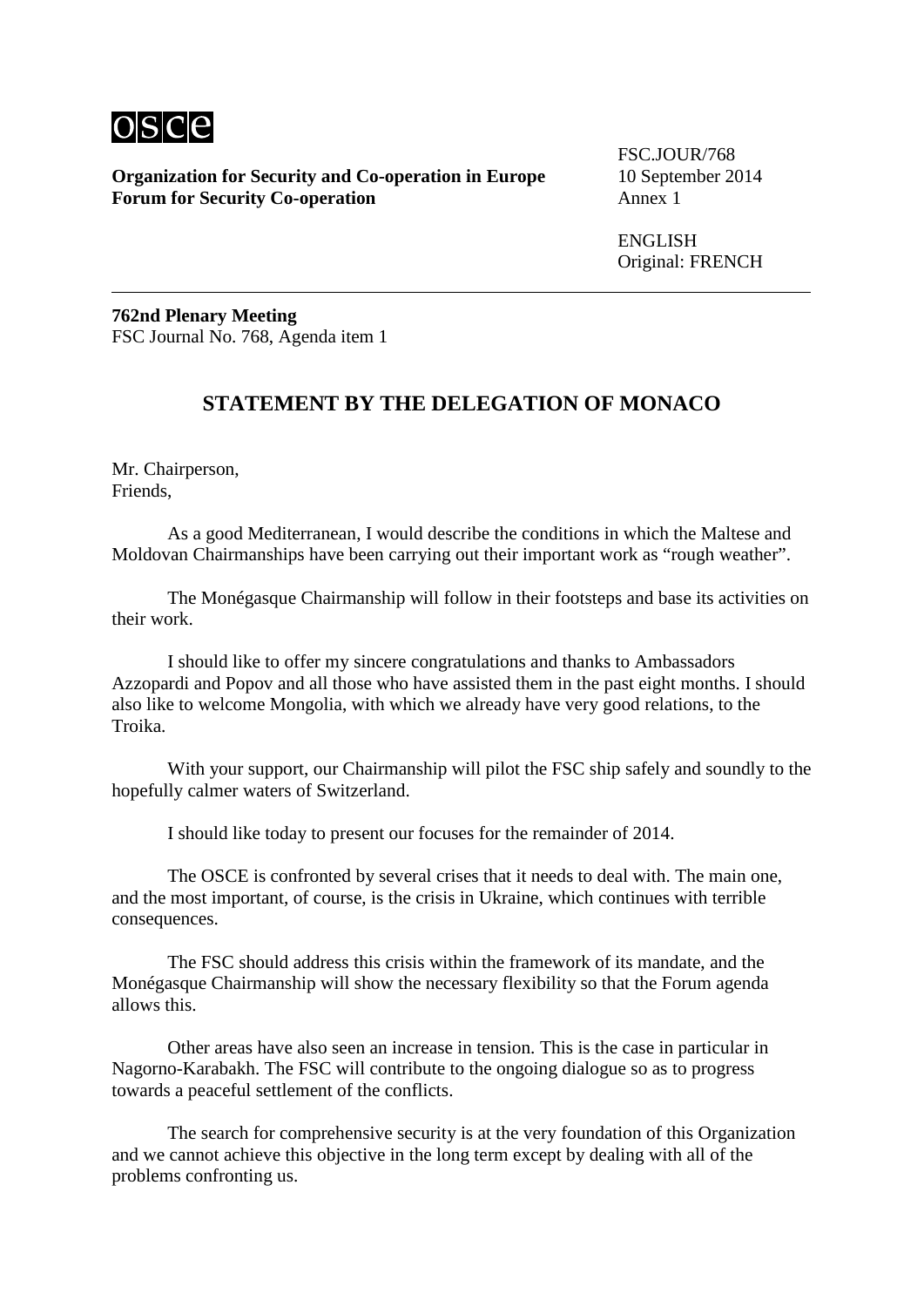Monaco will therefore address all of these topics at the heart of the FSC mandate while maintaining the security dialogue as far as possible.

The delegation of Monaco has already distributed our work programme. I should like to draw attention to what I consider to be the most important elements.

First of all, the Principality would like to uphold and strengthen the important role played by the OSCE in the area of small arms and light weapons (SALW). It is for that reason that we supported the decision adopted in July on the implementation assessment in respect of the OSCE documents on SALW and we shall do our utmost to ensure the success of this meeting, scheduled for 23 and 24 September 2014.

In this context and within the framework of the security dialogue, there has been an evident need to address the impact of threats arising from the use of new technologies. Recent events make it necessary for us to study the problem of arms produced by 3D printers.

The role of women in promoting peace and security will be emphasized. As you are no doubt aware, the protection of the most vulnerable citizens, particularly women and children, is a focus of Monaco's national plan of action.

Because it has unfortunately been obscured somewhat by current events, we wanted to restore this topic to the FSC agenda.

The Ukrainian crisis has confirmed the central role of the Vienna Document as a confidence- and security-building measure while also highlighting its strengths and weaknesses.

Although the modernization chapter by chapter of this Document was started at the beginning of the year, the difficult context has slowed down the process.

Today we are all in agreement that we cannot take up the discussion again where it was left off if we do not learn the slightest lesson from the Ukrainian crisis.

The Principality therefore felt the need to organize a security dialogue around the Vienna Document in the hope of initiating a constructive debate.

Finally, for obvious reasons, Monaco will endeavour to strengthen the Mediterranean dimension of the OSCE in continuation of the work carried out during the Moldovan and Maltese Chairmanships. The principles of the indivisibility and comprehensiveness of security make it necessary to give more sustained attention to the events that occur in places directly neighbouring the OSCE area.

The Ministerial Council meeting in Basel obviously remains the most important date in this last trimester. At it we shall present all of the work carried out by the FSC in 2014.

The Monégasque Chairmanship is aware of the expectations and is in constant contact with the Swiss Chairmanship to ensure effective preparation of the Council. We see our role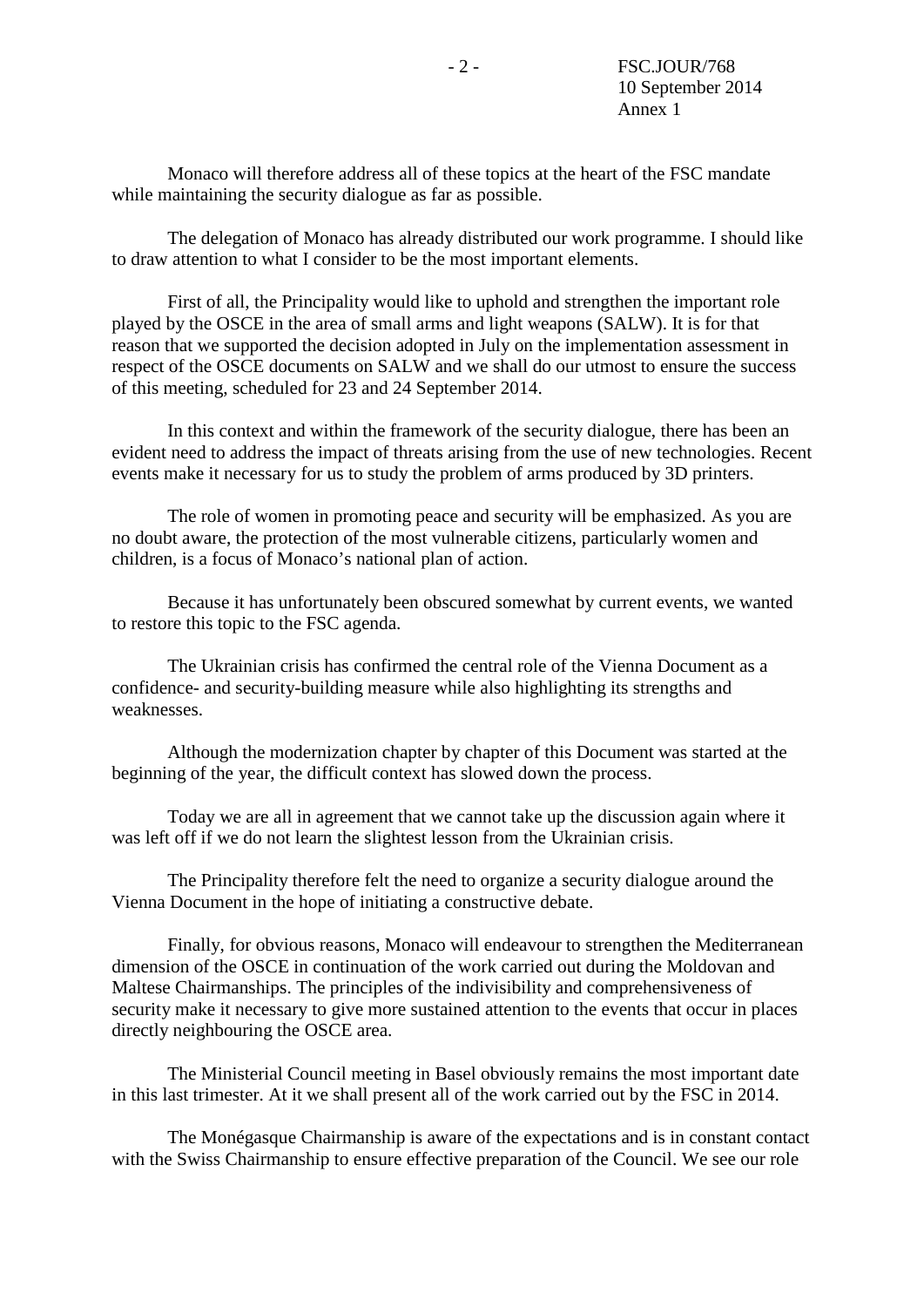as Chairperson as that of a facilitator; it cannot be otherwise in an organization governed by the principle of consensus.

Moreover, the international context encourages us to be prudent. The Principality will therefore do its best to ensure that the negotiations about possible decisions are conducted in a calm atmosphere and will produce results. The entire month of November will be devoted to these discussions.

In our search for an effective approach, we hope that with the support of all the participating States we can manage at the end of our Chairmanship to submit to the Ministerial Council draft decisions, even if they are few in number, strengthening the role of the OSCE in ensuring the security of all its dimensions, States and populations, a task it has been pursuing since the Helsinki Conference, whose 40th anniversary will be celebrated next year during the Serbian Chairmanship.

Ultimately, it is the participating States that will decide on the draft decisions submitted or proposed in Basel.

I know that you will help us in our tasks and thank you in advance.

Finally, in agreement with the members of the Troika and the Conflict Prevention Centre, I am pleased to confirm the mandates of the various co-ordinators who will officiate during our Chairmanship of the FSC. We appoint the following:

- Lieutenant Colonel Mark Barlow as Co-ordinator for Projects on Small Arms and Light Weapons and Stockpiles of Conventional Ammunition;
- Mr. Pierre von Arx as Co-ordinator for the Vienna Document;
- Lieutenant Colonel Detlef Hempel as Co-ordinator for the Code of Conduct on Politico-Military Aspects of Security;
- Mr. Raimonds Oškalns as Co-ordinator on Non-Proliferation Issues;
- Major Magín Álvarez Arribas as Chairperson of the Informal Group of Friends on Small Arms and Light Weapons.

It also gives me pleasure to appoint Ms. Neval Orbay as Co-ordinator on Matters Relating to United Nations Security Council Resolution 1325.

Thank you for your attention.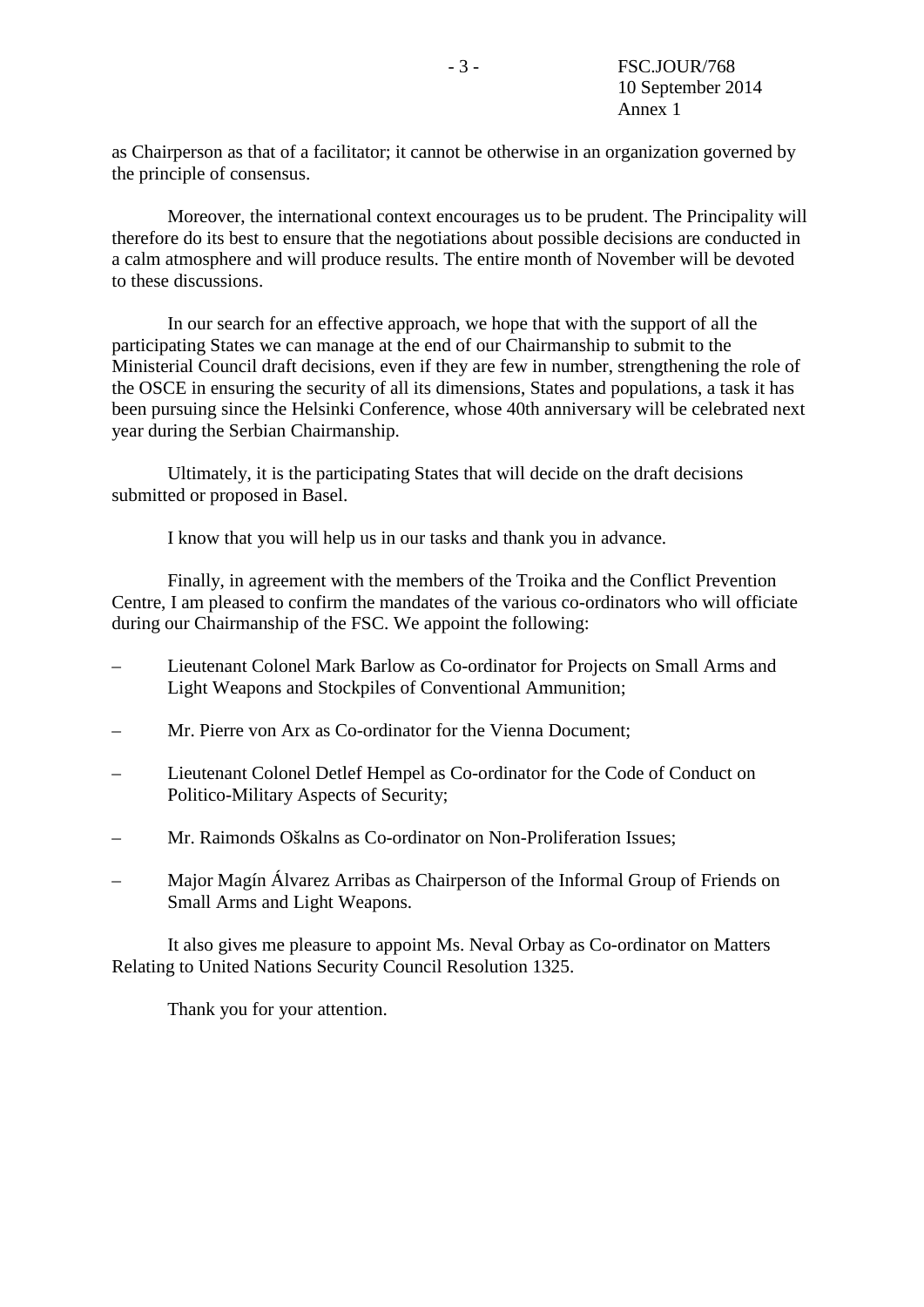

**Organization for Security and Co-operation in Europe** 10 September 2014 **Forum for Security Co-operation** Annex 2

FSC.JOUR/768

ENGLISH Original: FRENCH

**762nd Plenary Meeting** FSC Journal No. 768, Agenda item 1

### **STATEMENT BY THE DELEGATION OF SWITZERLAND**

On behalf of the OSCE Chairmanship-in-Office, Switzerland extends a most cordial welcome to His Excellency Mr. José Badia, Minister of Foreign Affairs and Cooperation of the Principality of Monaco, and thanks him for coming to Vienna in person to present the priorities of Monaco in its function as Chairperson of the Forum for Security Co-operation (FSC).

We agree with the analysis concerning the role of our Organization and of the Forum in the face of the multiple crises confronting us, the OSCE's assets in its comprehensive approach to security, and the expectations of the participating States.

As the OSCE Chairmanship-in-Office, Switzerland assures the Principality of Monaco of its availability and unreserved support and looks forward to continuing a collaboration that has already started very well. Like Monaco, Switzerland hopes for open and constructive discussion within the FSC. I should also like to emphasize that the Chairmanship-in-Office will fully respect the Forum's autonomy.

We congratulate His Excellency Ambassador Claude Giordan and his team for the meticulous preparation of the last trimester of this year, which will culminate in the Ministerial Council meeting in Basel.

The programme presented is not only highly relevant but also promising. Without a doubt, the crisis in Ukraine will continue to occupy us in the weeks to come; with good reason, because our Organization plays a unique and crucial role in the settlement of this crisis. The FSC has proved its worth as a platform for politico-military dialogue.

Within this framework, Switzerland recalls the importance of full respect of the Helsinki Final Act and subsequent documents and of international law. Among the fundamental principles, respect for sovereignty and territorial integrity and the non-use of force are primordial for European security.

In the face of the crisis in Ukraine, we would also be grateful to the new Chairmanship not to forget the other challenges confronting our Organization, including the conflict in Nagorno-Karabakh.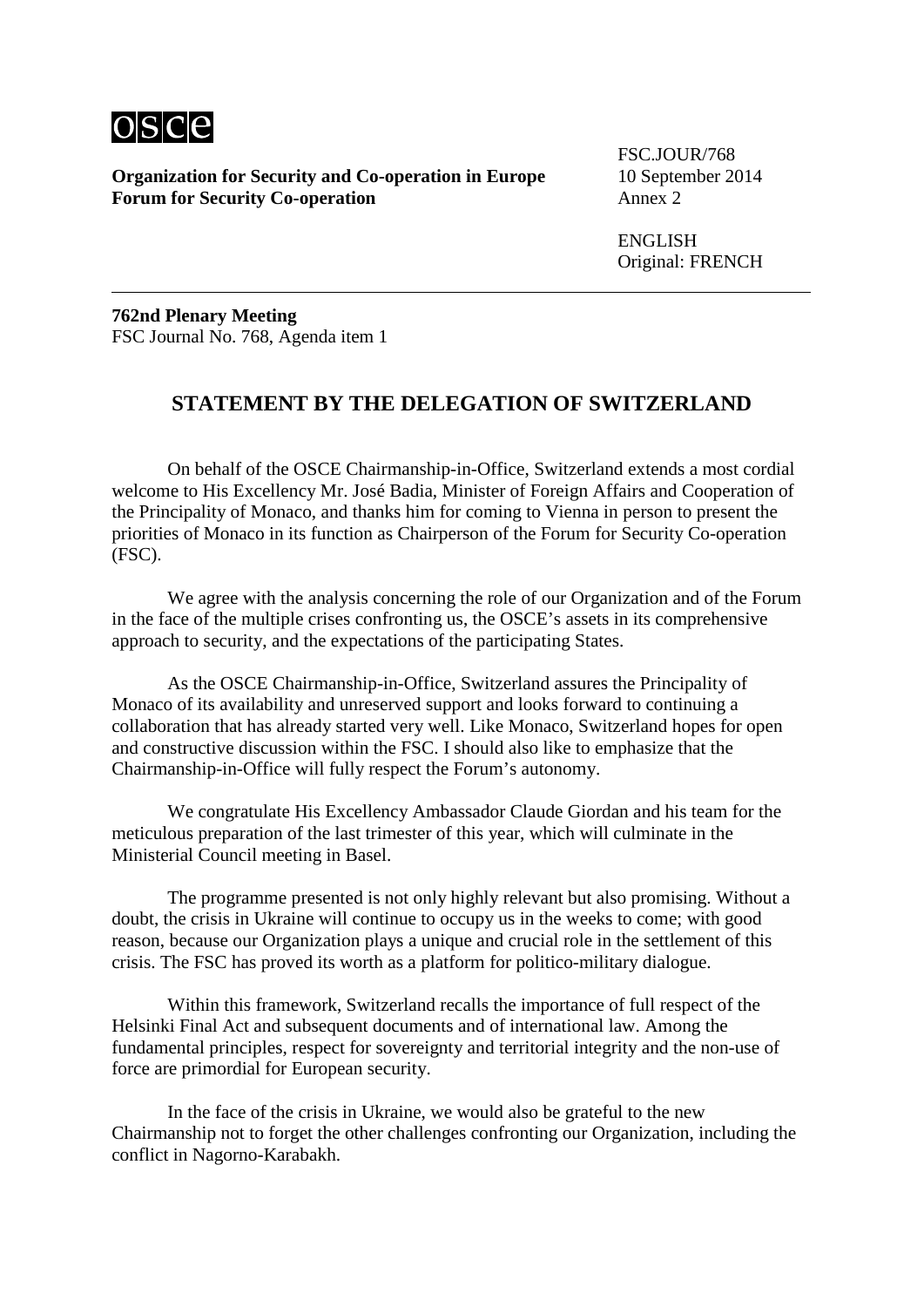We commend the Principality of Monaco for addressing the topics of small arms and light weapons (SALW) and the Vienna Document, which are also priorities for Switzerland, and the role of women in promoting peace and security.

Switzerland recently decided to contribute to the SALW implementation assessment meeting not only in the form of expertise but also by donating 10,000 euros. It is, in fact, high time for the FSC to continue the review process launched three years ago now.

Never has the Vienna Document on Confidence- and Security-Building Measures been used as much, demonstrating that the OSCE has instruments that can also be utilized in times of crisis. Switzerland advocates modernization of the Vienna Document; the security dialogue devoted to the Vienna Document is a first step towards learning lessons from the Ukrainian crisis, which could help all participating States in the adaptation of this Document; we also advocate a continuation of the discussion chapter by chapter.

We are grateful to the Monégasque Chairmanship for including the impact of new technologies including 3D printers among its promising themes.

There is no shortage of obstacles and challenges; taking up the metaphor of bad weather that has shaken us in recent months, we shall endeavour together with the Monégasque Chairmanship and the participating States to pilot our ship safely and soundly to the Ministerial Council meeting in Basel.

The delegation of Switzerland takes this opportunity of thanking Moldova, the outgoing FSC Chairmanship, for the important work it has accomplished and the delegation of Malta for its activities during the first trimester.

We also welcome Mongolia as the future Chairmanship of the FSC next year.

We wish the entire Monégasque team "happy sailing".

We thank you for your attention and request that this statement be attached as an annex to the journal of this meeting.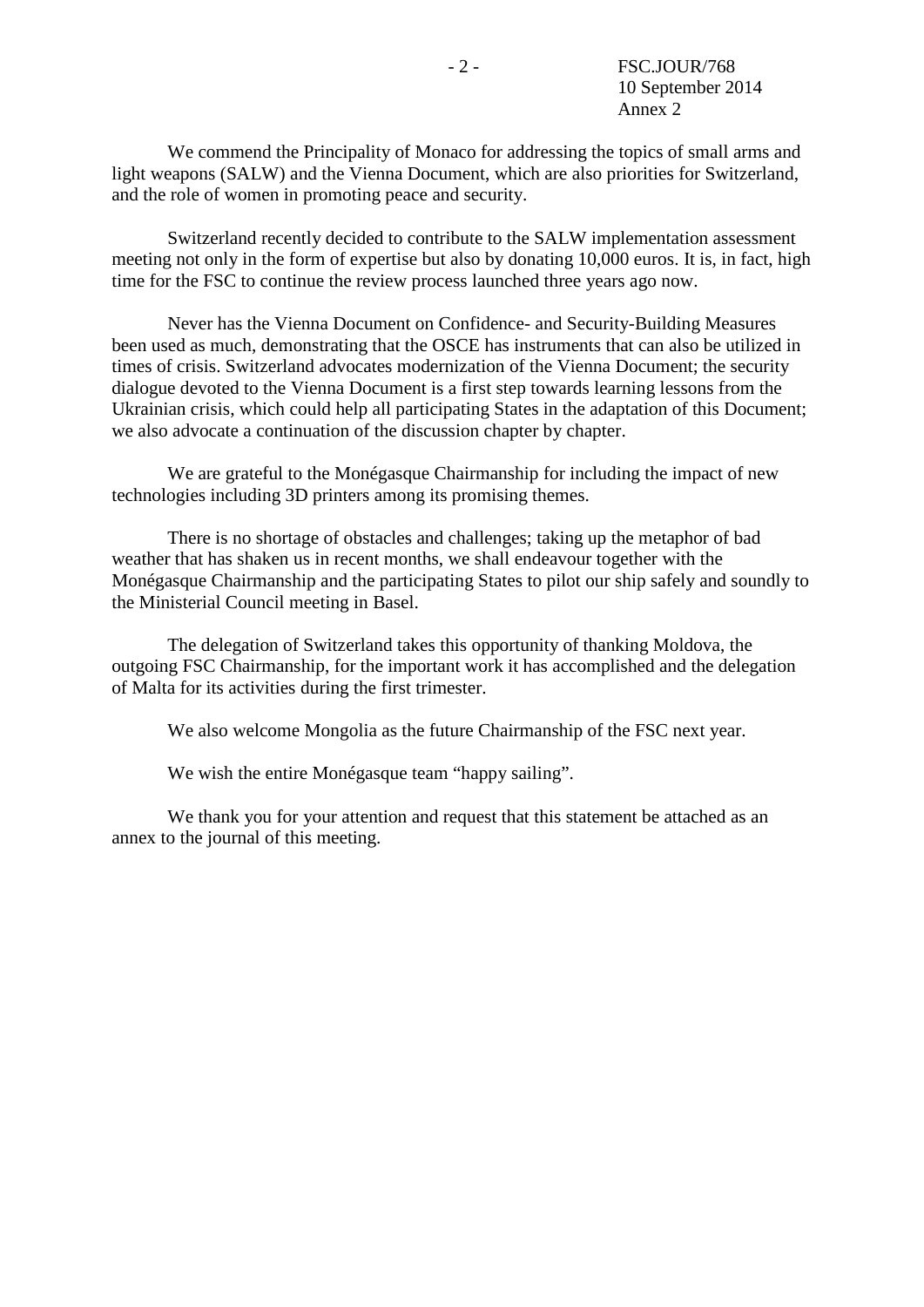

**Organization for Security and Co-operation in Europe** 10 September 2014 **Forum for Security Co-operation** Annex 3

FSC.JOUR/768

Original: ENGLISH

**762nd Plenary Meeting** FSC Journal No. 768, Agenda item 1

# **STATEMENT BY THE DELEGATION OF MALTA**

Mr. Chairperson,

Malta welcomes H.E. José Badia, Minister for Foreign Affairs and Cooperation of the Principality of Monaco and thanks him for laying down the priorities of this Chairmanship during the third and last but not the least difficult trimester of 2014, which will lead us to the Ministerial Conference in Basel.

At the outset, I would like to thank the delegation of the Principality of Monaco in Vienna for their support and close co-operation during the Chairmanship of Malta at the beginning of this year, in particular in preparing the tentative programme for 2014.

Malta also welcomes Mongolia as the new troika member.

Mr. Chairperson,

Malta aligns itself with the statement as delivered by the EU representative and would like to add a few remarks from our national perspective as an outgoing troika member.

During Malta's FSC Chairmanship at the beginning of this year, the Ukraine crisis dominated most of the discussions. It is with regret that as this year is moving to a close, the Ukrainian dossier remains one of concern and will pose a challenge to your Chairmanship.

Nevertheless, my delegation has full trust in your ability to steer this Forum through the current unfavourable environment and to draw attention on the lessons learnt from this crisis. During this year and during my time as Chair of the FSC, the pressing need to update the Vienna Document has become more apparent. We thus call on all delegations to work swiftly and in full co-operation towards the updating of this document in order to ensure that the Vienna Document reflects present security needs.

It goes without saying that Malta warmly welcomes Monaco's intention to focus particularly on the "Mediterranean dimension of the OSCE". The Mediterranean continues to present various security challenges which fall under the remit of the FSC, and which often have direct impact on the entire OSCE region. It is to be recalled that the Helsinki Final Act affirms that security in Europe is closely linked to security in the Mediterranean. It is, therefore, in the interest of all OSCE States to work closely on deepening relations with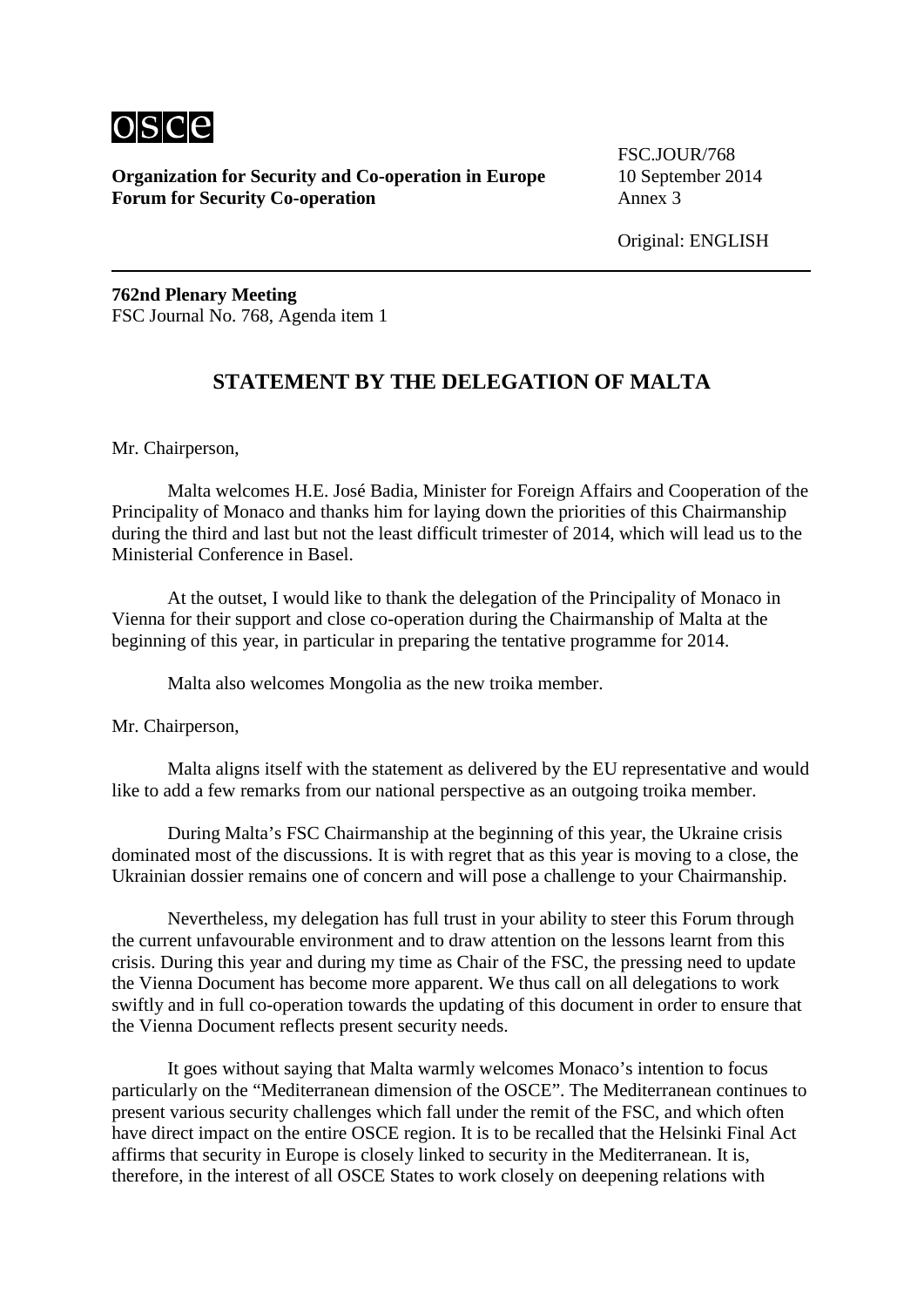countries of the Mediterranean. Malta remains fully committed to support Monaco in the task of engaging the Mediterranean Partners for Co-operation in the work of the FSC, including the FSC contribution to the Helsinki+40 process to reaffirm the need "to increase mutual confidence, so as to promote security and stability in the Mediterranean area as a whole".

Mr. Chairperson,

To conclude, I wish every success to the delegation of Monaco and reiterate Malta's support during your Chairmanship.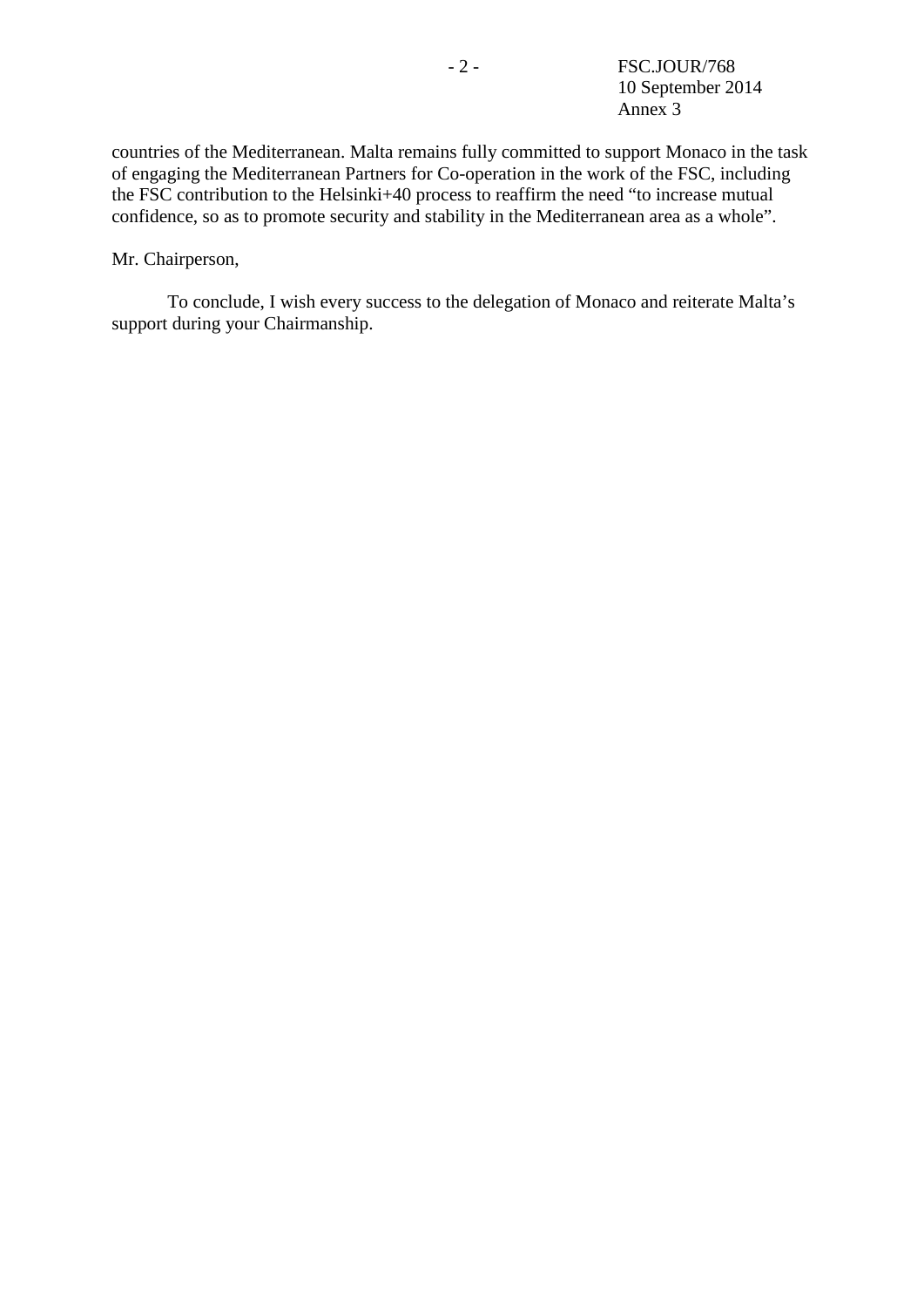

**Organization for Security and Co-operation in Europe** 10 September 2014 **Forum for Security Co-operation** Annex 4

FSC.JOUR/768

Original: ENGLISH

**762nd Plenary Meeting** FSC Journal No.768, Agenda item 2

# **STATEMENT BY THE DELEGATION OF POLAND**

Mr. Chairperson, Excellencies, Distinguished delegates,

Poland strongly supports the view that there is a need for enhanced transparency, military predictability and confidence-building among the participating States. One of the most important steps towards this goal is the promotion of the broadest possible transparency with regard to military activities of armed forces.

Therefore, we would like to present some facts and figures concerning the training exercise "Anakonda-14", which will be conducted on the territory of Poland from 24 September to 3 October 2014.

The military exercise "Anakonda-14" was announced by Poland in November 2013 (with reference to Section VII, paragraph 61 – notification number CBM/PL/13/0035/F30/O) and in August 2014 (with reference to Section V, paragraph 38 – notification number CBM/PL/14/0040/F25/O).

The exercise will be multinational in character, involving the following States: Poland, Canada, the Czech Republic, Estonia, Hungary, Lithuania, the Netherlands, the United Kingdom and the United States of America.

The "Anakonda-14" military exercise has been organized in accordance with the 2014 Training Plan for the Polish Armed Forces and is not directed against any third country. The exercise's scenario is that of a fictitious emerging crisis situation and features a number of military actions as responses thereto.

The main goals of the exercise are: to synchronize the Supreme Commander's subordinate commands and formations in planning and conducting joint defence operations; to improve capabilities of commands and formations in conducting joint defence operations in a local conflict; and to improve the interoperability of assigned multinational forces and co-ordination with national non-military defence structures.

"Anakonda-14" will be conducted as a live exercise (LIVEX) with elements of a computer-assisted exercise (CAX). The episodes will be simulated by means of Joint Theatre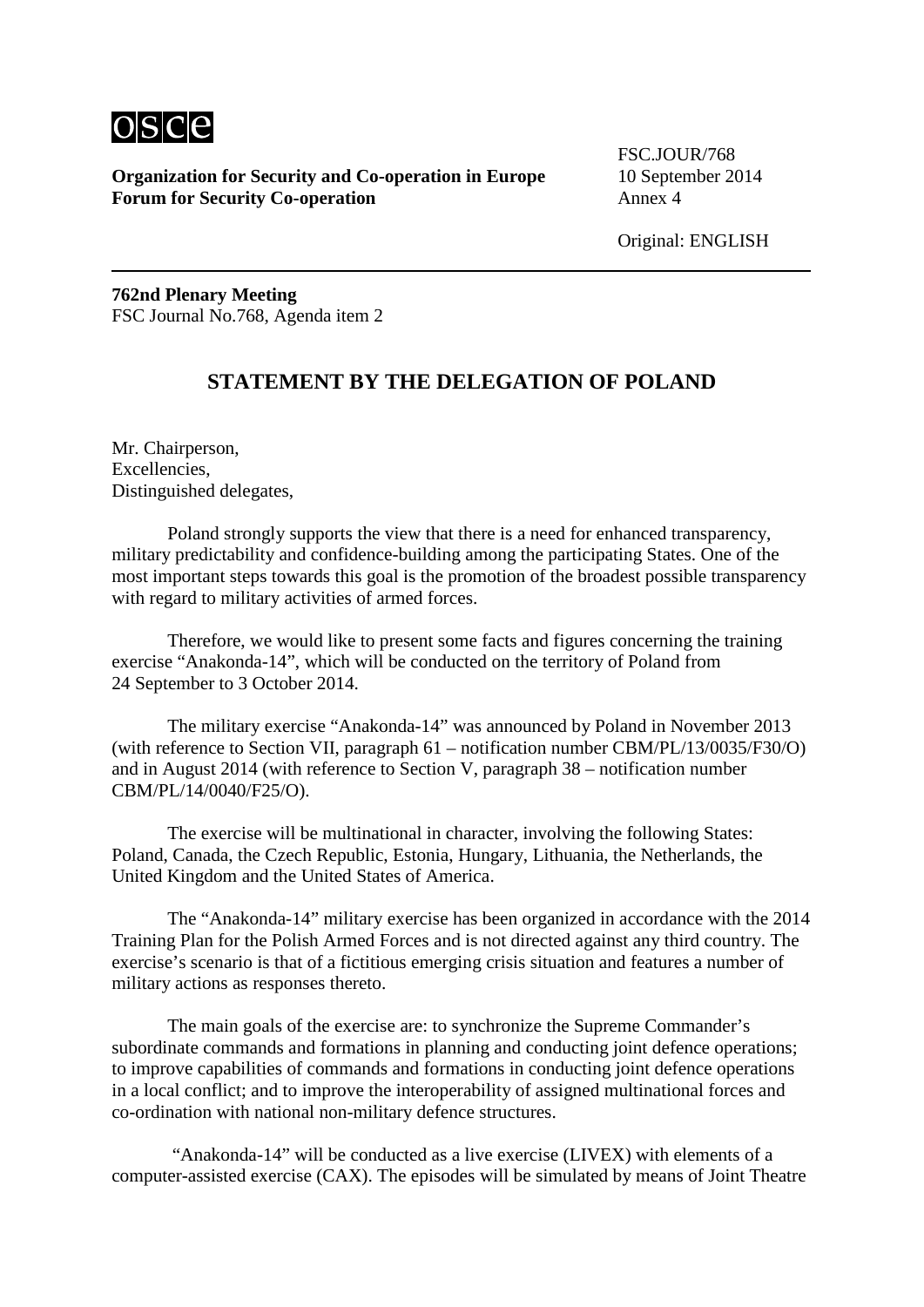Level Simulation (JTLS), which will be strictly linked up with the Joint Exercise Management Module (JEMM), with practical activities being synchronized accordingly.

The main part of the exercise is divided into three phases:

- (a) Initial Phase (from 24 September 2014 to 25 September 2014), which will consist of the opening ceremony, EXCON general training, Mini Exercise, and Mid Hot Wash.
- (b) Main Phase (from 25 September 2014 to 3 October 2014), during which Tactical Mission Tasks will be conducted. A live firing exercise is planned to be performed from 1 October 2014 to 3 October 2014.

The Main Phase will be carried out at multiple locations:

- Land Forces Training Centre ORZYSZ;
- Land Forces Training Centre DRAWSKO;
- Air Forces Central Range USTKA;
- Land Forces Training Centre NOWA DĘBA;
- Navy Military Training Areas;
- WARSAW, GDYNIA;
- Units' Peace Time Training Location ELBLĄG, MORĄG; ORZYSZ, GIŻYCKO, WĘGORZEWO.

An Observation Liaison Team (OLT) will be deployed to Warsaw for the Main Phase.

(c) Final Phase (from 08.00 to 12.00, 3 October 2014), which will consist of ENDEX and the closing ceremony.

A total of 12,500 soldiers will be involved in the exercise, including: 11,900 from Poland, 240 from the United Kingdom, 202 from the Czech Republic, 80 from the United States of America, 56 from Lithuania, and some other personnel from Canada, Estonia, Hungary and the Netherlands.

As far as the equipment is concerned, 123 armoured combat vehicles (ACVs), 15 anti-tank guided missiles (ATGMs), 30 multiple launch rocket systems (MLRSs), and 40 air sorties will be involved in the exercise. The only difference from the original notification will be the participation of two F-16 combat aircraft of the Royal Dutch Air Force.

Any public affairs activity related to the exercise will be co-ordinated by the Armed Forces Operational Command spokesperson, Head of the Main Press Office. The main press office will operate at the exercise location in Warsaw. Subordinate press offices will be activated at all military training areas. The main press office is responsible for issuing an agreed initial exercise news release.

During the exercise, an Observers' Day (OD) at the Air Forces Central Range USTKA is scheduled for 1 October 2014. Moreover, a Distinguished Visitors Day (DVD) at the Land Forces Training Centre Orzysz is scheduled for 2 October 2014.